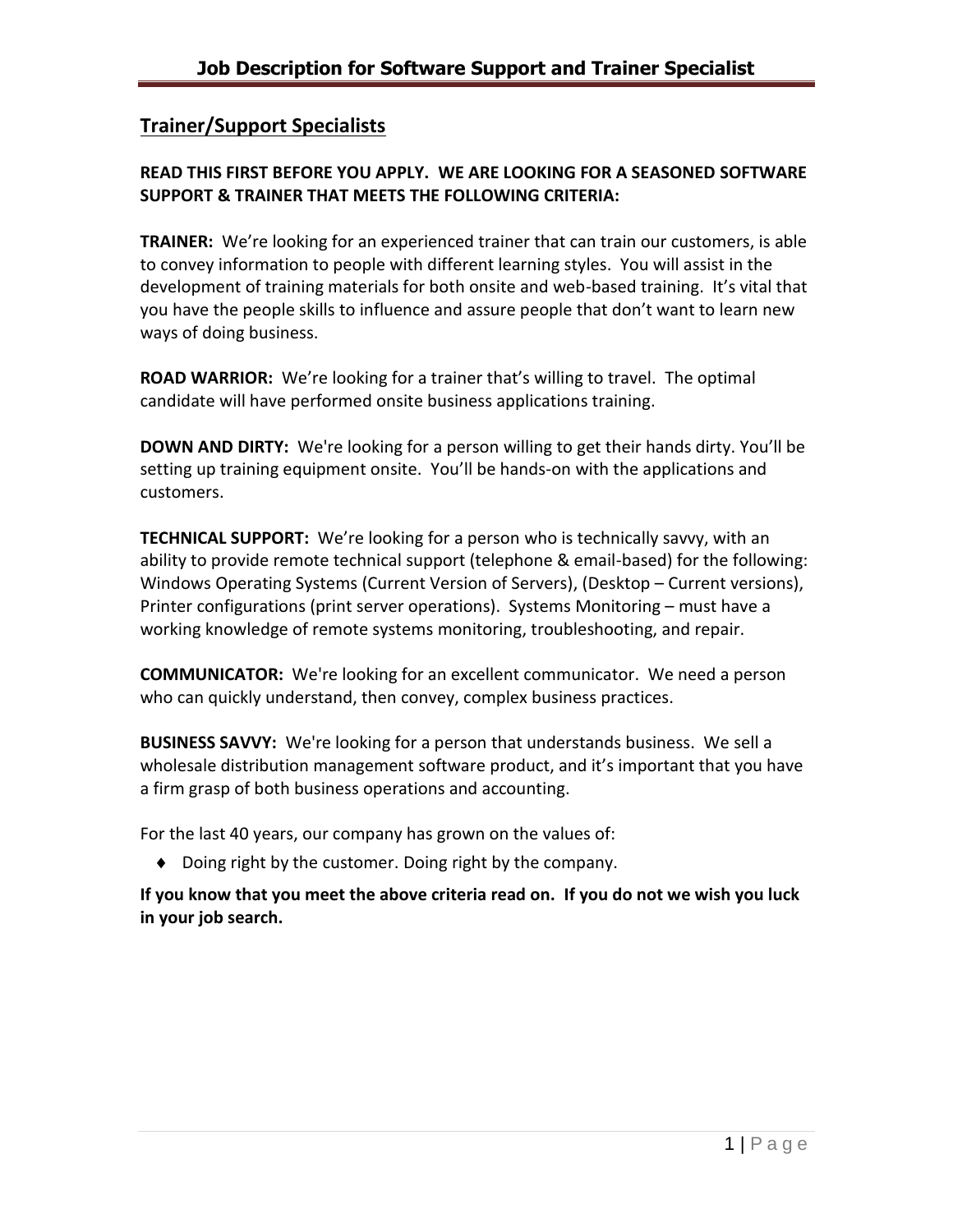#### **Job Tasks for: "Software Support & Trainer"**

Conduct orientation sessions and arrange on-the-job training for new hires.

Conduct ongoing technical training for staff members.

Confer with management and conduct surveys to identify training needs based on projected production processes, changes, and other factors.

Provide training and staff development programs, using knowledge of the effectiveness of methods such as classroom training, demonstrations, on-the-job training, meetings, conferences, and workshops.

Review and evaluate training programs for compliance with AutoPower standards.

Utilize trouble reporting and tracking system to collect customer data to document, track, correct or route customer issues as necessary for proper resolution.

Provide technical support, to include installation, configuration, and troubleshooting for the AutoPower System and associated software.

Provide technical support, which includes diagnosis, analysis, and resolution of system problems via telephone and/or email as related to the AutoPower system for the following:

- Windows Servers Current Versions
- Windows Desktop (Current Version)
- Printer configurations (print server operations)
- Systems Monitoring must have a working knowledge of remote systems monitoring, troubleshooting, and repair.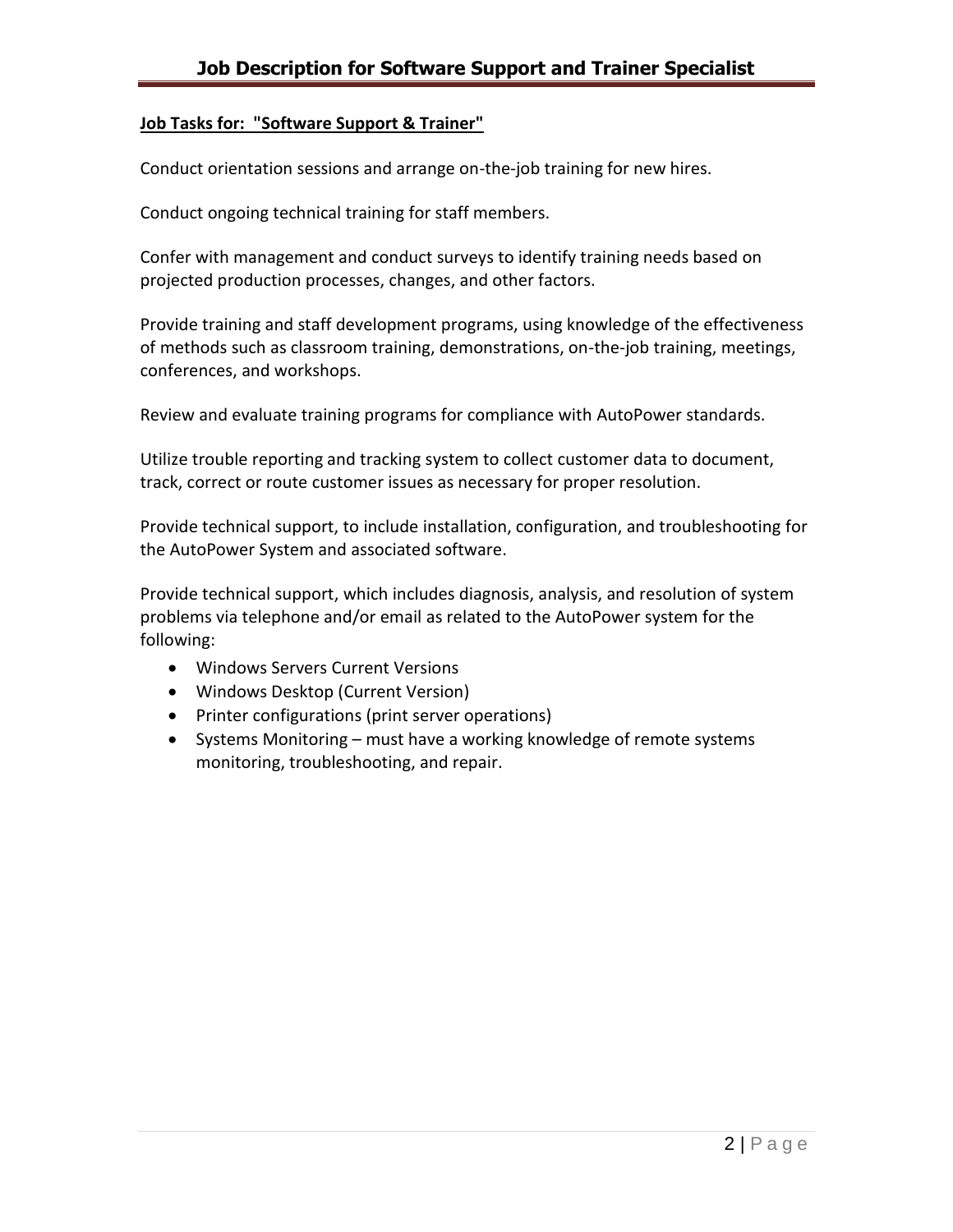#### **Knowledge Requirements for: "Trainer / Support Specialists"**

**Administration and Management** – Familiar with warehouse distribution business processes and management principles involved in strategic planning, resource allocation, human resources modeling, leadership technique, overall supply chain methods, and coordination of people and resources.

**Education and Training** -- Knowledge of principles and methods for curriculum and training design, teaching and instruction for individuals and groups, and the measurement of training effects.

**Customer and Personal Service** -- Knowledge of principles and processes for providing customer and personal services. This includes customer needs assessment, meeting quality standards for support and training services, and evaluation of customer satisfaction.

**English Language** -- Knowledge of the structure and content of the English language including the meaning and spelling of words, rules of composition, and grammar.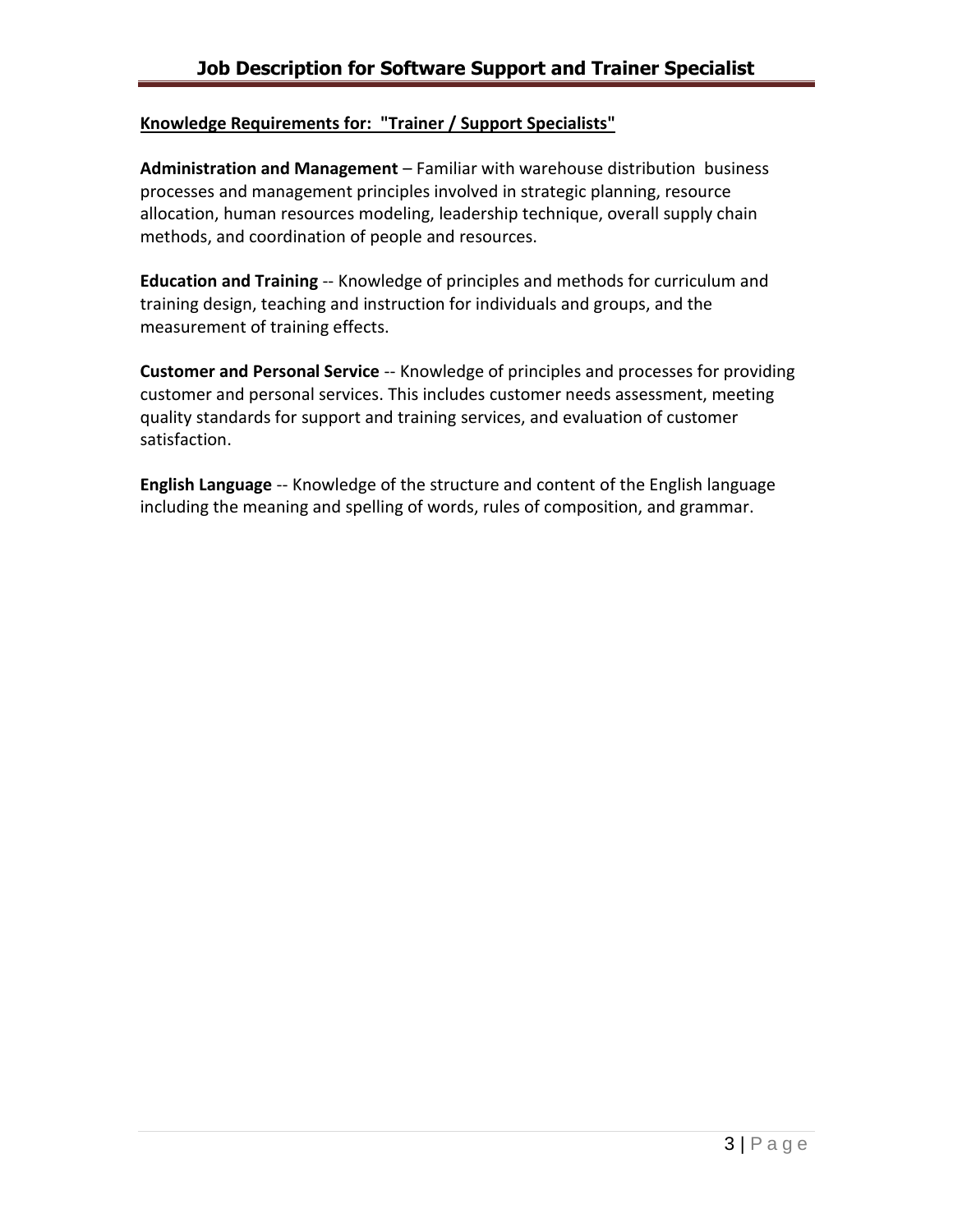## **Skill Requirements for: "Trainer / Support Specialist"**

**Public Speaking** -- Talking to others to convey information effectively.

**Reading Comprehension** -- Understanding written sentences and paragraphs in work related documents.

**Instructing** -- Teaching others how to be proficient in the following AutoPower Modules or Products. (We will train a successful candidate in our software as you are not expected to start with a senior level understanding of the software, but you are expected to understand the business processes.)

*Ultimately able to conduct full training and discussion of:*

- Order Entry
- Inventory
- Purchasing / Receiving
- Pricing
- Accounts Receivable
- General Ledger
- Accounts Payable
- Payroll
- Time Clock
- Vehicle Shop
- Unit Rebuild
- Signature pads
- Bar code scanners
- Printers
- Servers/PCs/networking
- Backup Products

**Active Listening** -- Giving full attention to what other people are saying, taking time to understand the points being made, asking questions as appropriate.

**Time Management --**Managing one's own time and the time of others.

**Critical Thinking** -- Using logic and reasoning to identify the strengths and weaknesses of alternative solutions, conclusions or approaches to problems.

**Persuasion** -- Persuading others to change their minds or behavior.

**Judgment and Decision Making** -- Considering the relative costs and benefits of potential actions to choose the most appropriate one.

**Service Orientation** -- Actively looking for ways to help and delight people.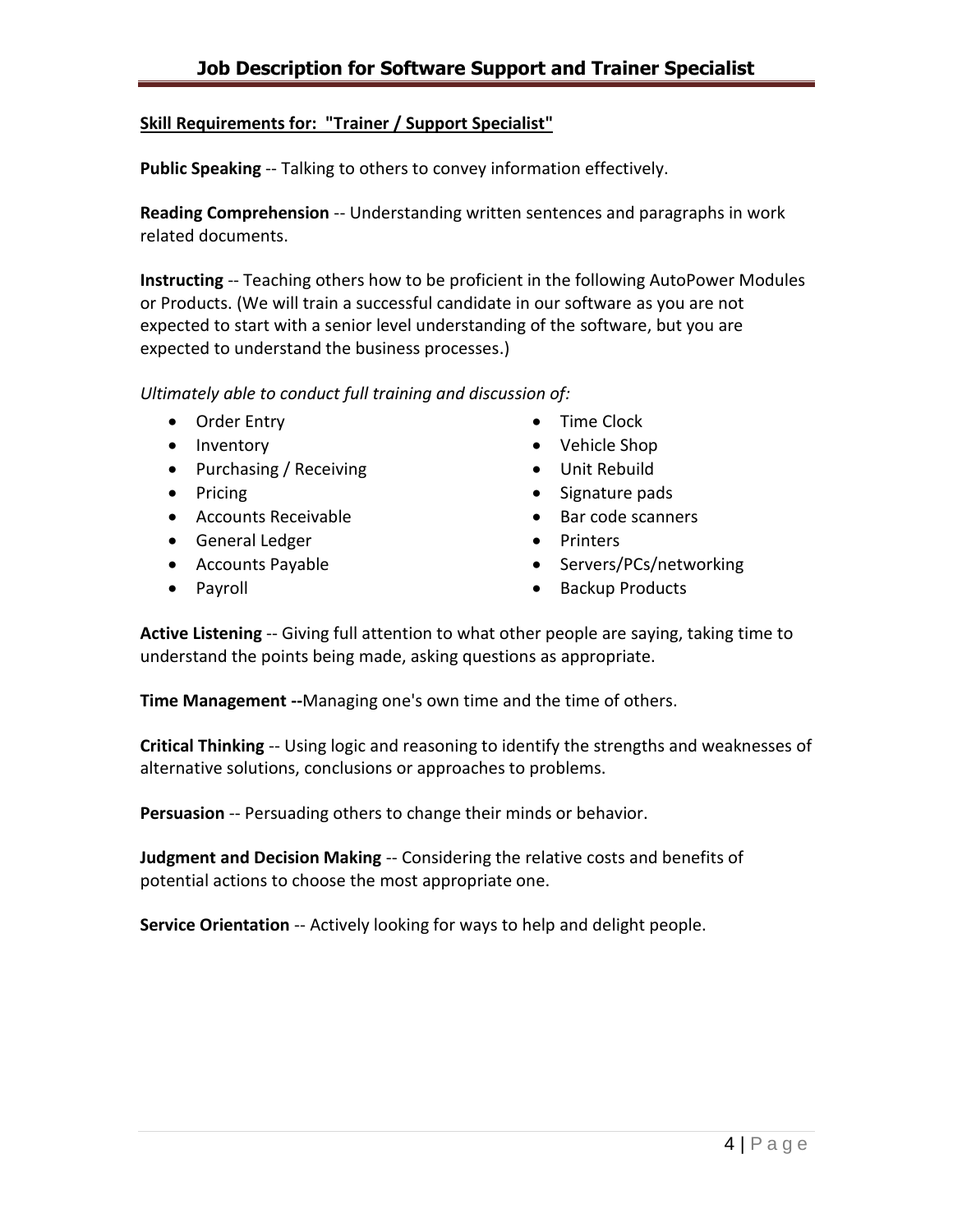## **Ability Requirements for: "Trainer / Support Specialists"**

**Oral Expression** -- The ability to communicate information and ideas in speaking so others will understand.

**Speech Clarity** -- The ability to speak clearly so others can understand you.

**Speech Recognition** -- The ability to identify and understand the speech of another person.

**Oral Comprehension** -- The ability to listen to and understand information and ideas presented through spoken words and sentences.

**Inductive Reasoning** -- The ability to combine pieces of information to form general rules or conclusions (includes finding a relationship among seemingly unrelated events).

**Originality** -- The ability to come up with unusual or clever ideas about a given topic or situation, or to develop creative ways to solve a problem.

**Deductive Reasoning** -- The ability to apply general rules to specific problems to produce answers that make sense.

**Written Comprehension** -- The ability to read and understand information and ideas presented in writing.

**Written Expression** -- The ability to communicate information and ideas in writing so others will understand.

**Fluency of Ideas** -- The ability to come up with a number of ideas about a topic (the number of ideas is important, not their quality, correctness, or creativity).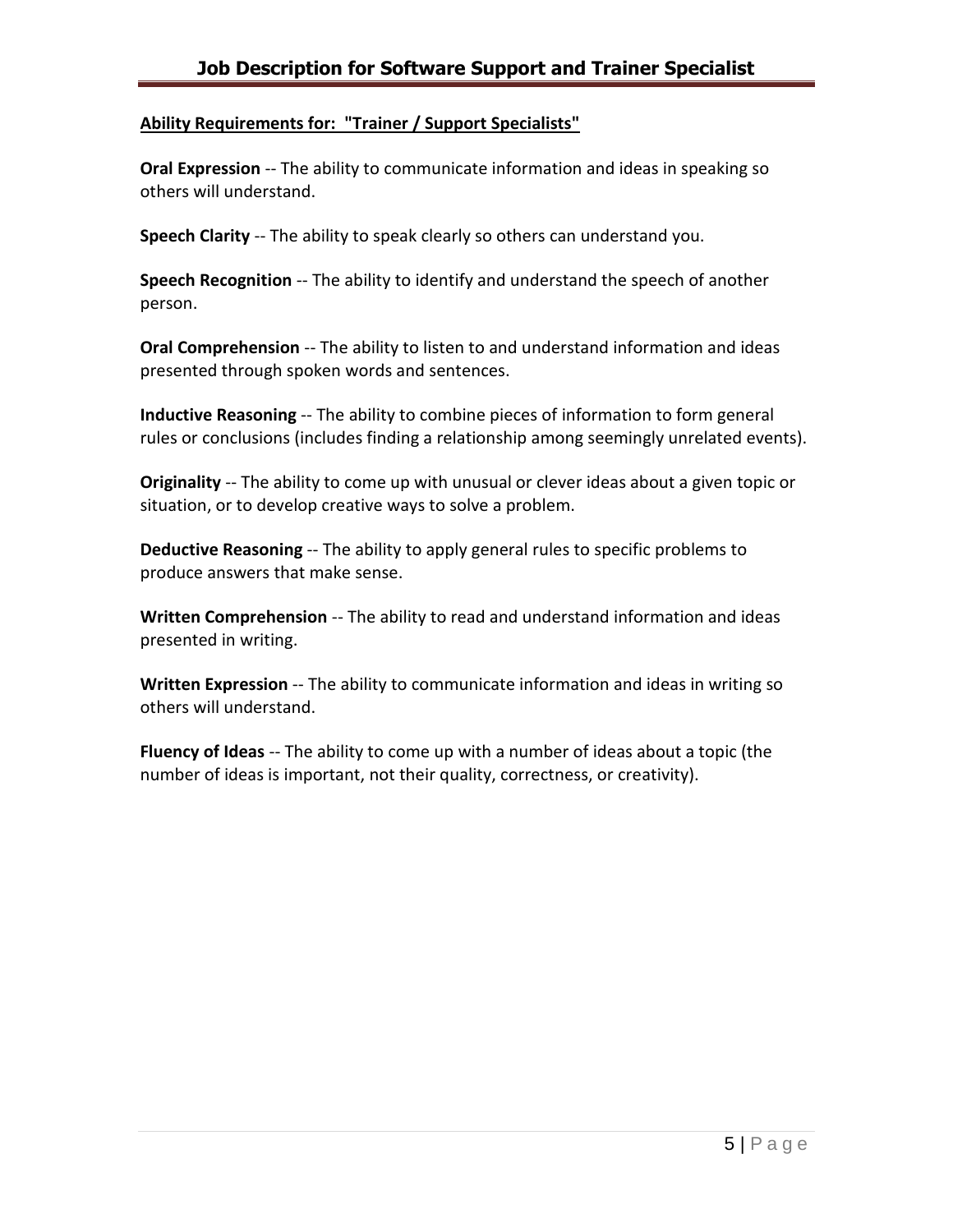## **Job Activities for: "Trainer / Support Specialists"**

**Customer Support** -- Phone and onsite support of all customer related needs related to the software and hardware used to manage the AutoPower business system.

**Travel for Onsite Training** -- Implementation planning, training project management, coordination of data conversions.

**Training and Teaching Others** -- Identifying the educational needs of others, developing formal educational or training programs or classes, and teaching or instructing others.

**Guiding, Directing, and Motivating Subordinates** -- Providing guidance and direction to subordinates, including setting performance standards and monitoring performance.

**Coaching and Developing Others** -- Identifying the developmental needs of others and coaching, mentoring, or otherwise helping others to improve their knowledge or skills.

**Organizing, Planning, and Prioritizing Work** -- Developing specific goals and plans to prioritize, organize, and accomplish your work.

**Communicating with Supervisors, Peers, or Subordinates** -- Providing information to supervisors, co-workers, and subordinates by telephone, in written form, e-mail, or in person.

**Establishing and Maintaining Interpersonal Relationships** -- Developing constructive and cooperative working relationships with others and maintaining them over time.

**Making Decisions and Solving Problems** -- Analyzing information and evaluating results to choose the best solution and solve problems.

**Identifying Objects, Actions, and Events** -- Identifying information by categorizing, estimating, recognizing differences or similarities, and detecting changes in circumstances or events.

**Provide Consultation and Advice to Others** -- Providing guidance and expert advice to management or other groups on technical, systems-, or process-related topics.

**Thinking Creatively** -- Developing, designing, or creating new applications, ideas, relationships, systems, or products, including artistic contributions.